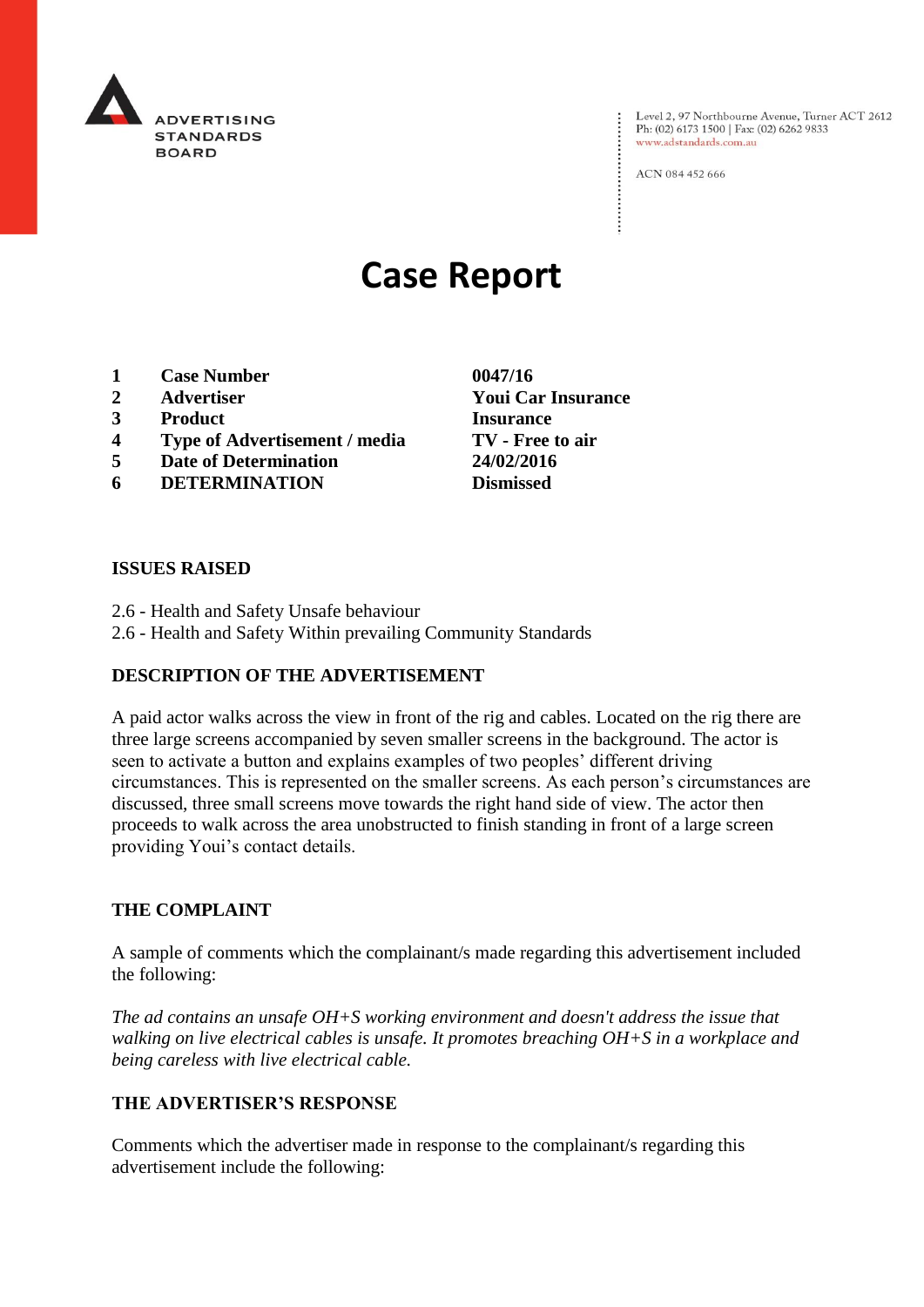## *COMPLAINT RESPONSE – YOUI INSURANCE CAR ADVERTISEMENTS*

*We refer to above matter and appreciate this opportunity to provide the following response to your letter.*

## *The Advertisement*

*Youi Pty Ltd ('Youi') is currently airing a series of television advertisements ("TVCs") for our car insurance product. The TVCs depict an industrial looking warehouse with rigging and cables in view.*

*A paid actor walks across the view in front of the rig and cables. Located on the rig there are three large screens accompanied by seven (7) smaller screens in the background. The actor is seen to activate a button and explains examples of two peoples' different driving circumstances. This is represented on the smaller screens. As each person's circumstances are discussed, three small screens move towards the right hand side of view. The actor then proceeds to walk across the area unobstructed to finish stand in front of a large screen providing Youi's contact details.*

*This is the TVC, Youi considers is the specific subject of this complaint to the ASB. The complaint appears to focus on the potential risk of injury arising from cables located on the ground.*

## *Compliance with the AANA Code of Ethics*

*All Youi's advertisements are created by Youi's in-house marketing department. Youi does not use an external advertising agency or media buyer. Youi always takes a considered and compliant approach to the production of all its TVCs. Youi are also cognisant of its obligations under the Australian Association of National Advertisers' Code of Ethics ("the Code") and have a stringent compliance regime to ensure all advertisements we produce not only comply with the Code, but all legal and regulatory requirements. Prior to production,*

*All TVC scripts and creatives are reviewed by senior executives from Youi's Legal and Compliance department, Actuarial departments and also by the Chief Executive Officer. Youi's TVCs are further reviewed externally by CAD and we often seek external legal advice prior to the TVC's being aired.*

*The TVC that is the subject of this complaint was created to promote an understanding of the insurance risk characteristics and key rating factors that Youi considers when calculating premium. We do not consider the TVC promotes irresponsible, reckless or unsafe Occupational health and safety (OH&S) standards. The intention of the TVC is to create an understanding of the potential risk factors that form a connection with Youi's competitive insurance premium, and the Youi brand itself.*

*As an employer, Youi takes its OH&S responsibilities seriously and we do everything reasonably practicable to ensure the safety of our employees and contractors. The behaviour depicted within the TVC is not reckless, irresponsible or careless in any way. The TVC was filmed under controlled conditions in a T.V. studio environment and is neither a workplace; nor does it depict a workplace environment.*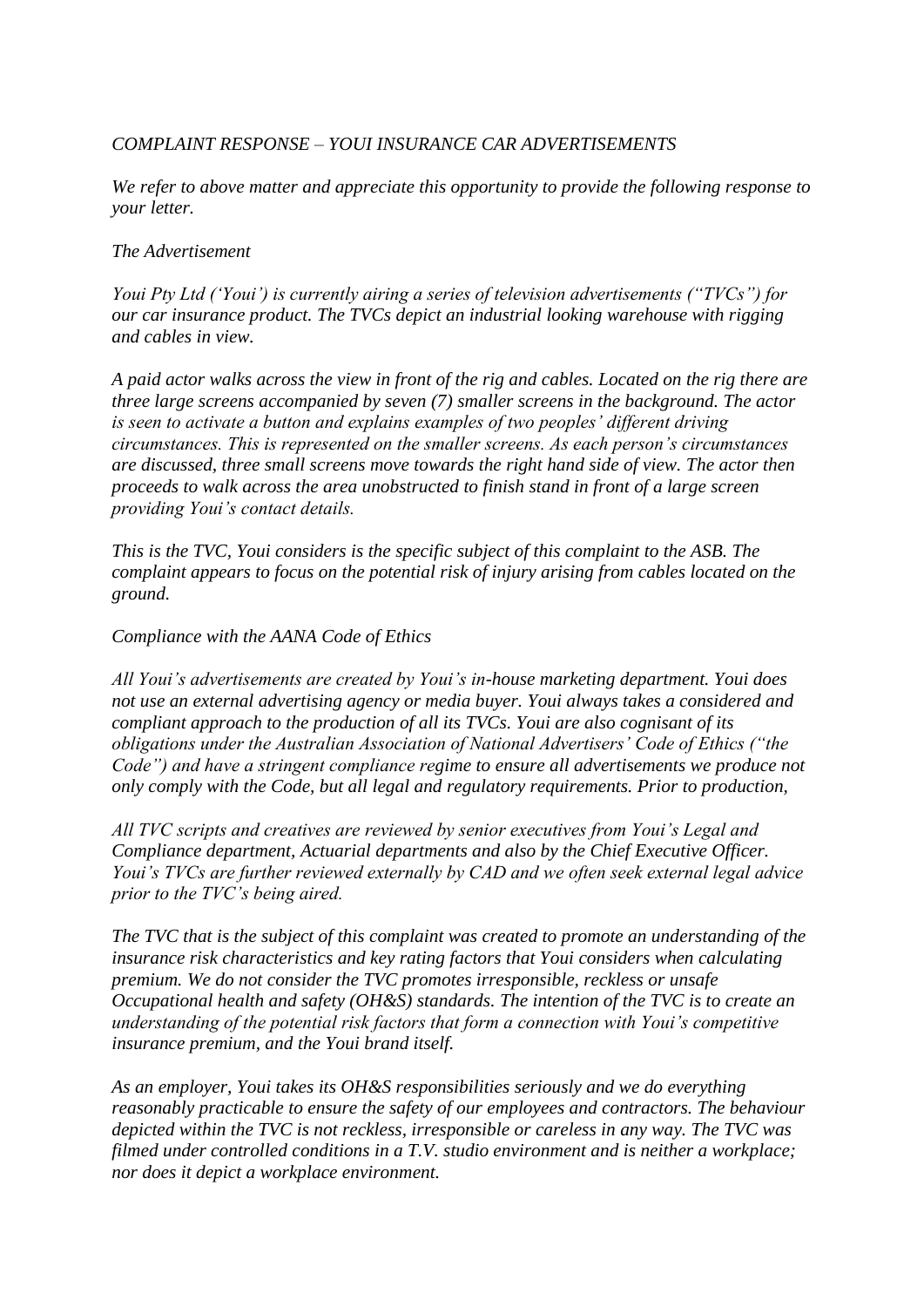*While constructing the studio set all OH&S precautions were applied and strictly adhered to. The closed set was overseen by an OH&S officer and risk reports were conducted. Youi is not depicting a normal workplace in the TVC, therefore does not encourage or promote unsafe OH&S standards.*

*The environment was constructed purely for the purpose of the advertisement. Further, it should be noted that no cables are directly obstructing the actor's path. The actor's path was also fitted with directional markers on where to go for the scene. The cables located on the floor are not linked to any form of live electricity, they include & 300 meters of rope/ black sash cord only that are not electrical. These cables are merely 'props and dressing' made to give the set an industrial look and feel, similar to the controller the actor used. All the 'icons' on the rig were moved by hand by the art director out of shot and off- camera.*

*The props/cords located on the ground serve no material purpose other than to provide an industrial look and feel to the studio set. We consider the overall impression of the TVC does not encourage or promote unsafe behaviour or working conditions. The actor is not engaging in any behaviour that would be considered contrary to prevailing community standards relating to health and safety.*

## *Conclusion*

*Youi considers its submission outlines Youi's responsible approach to the production and airing of this TVC; with lawfully acceptable and safe actions exhibited by the actor who have complied with all prevailing community standards of health and safety. Further, we also consider the TVC does not depict or promote an unsafe workplace, because it is a fictional industrial setting only.*

*For the reasons set out above, Youi submits that the advertisement does not breach Section 2, or any other section of the Code and we respectfully request that the complaints be dismissed.*

## **THE DETERMINATION**

The Advertising Standards Board ("Board") considered whether this advertisement breaches Section 2 of the Advertiser Code of Ethics (the "Code").

The Board noted the complainant's concern that the advertisement depicts a man walking over live electrical cables which is unsafe and contrary to safe working practices.

The Board viewed the advertisement and noted the advertiser's response.

The Board considered Section 2.6 of the Code. Section 2.6 of the Code states: "Advertising or Marketing Communications shall not depict material contrary to Prevailing Community Standards on health and safety".